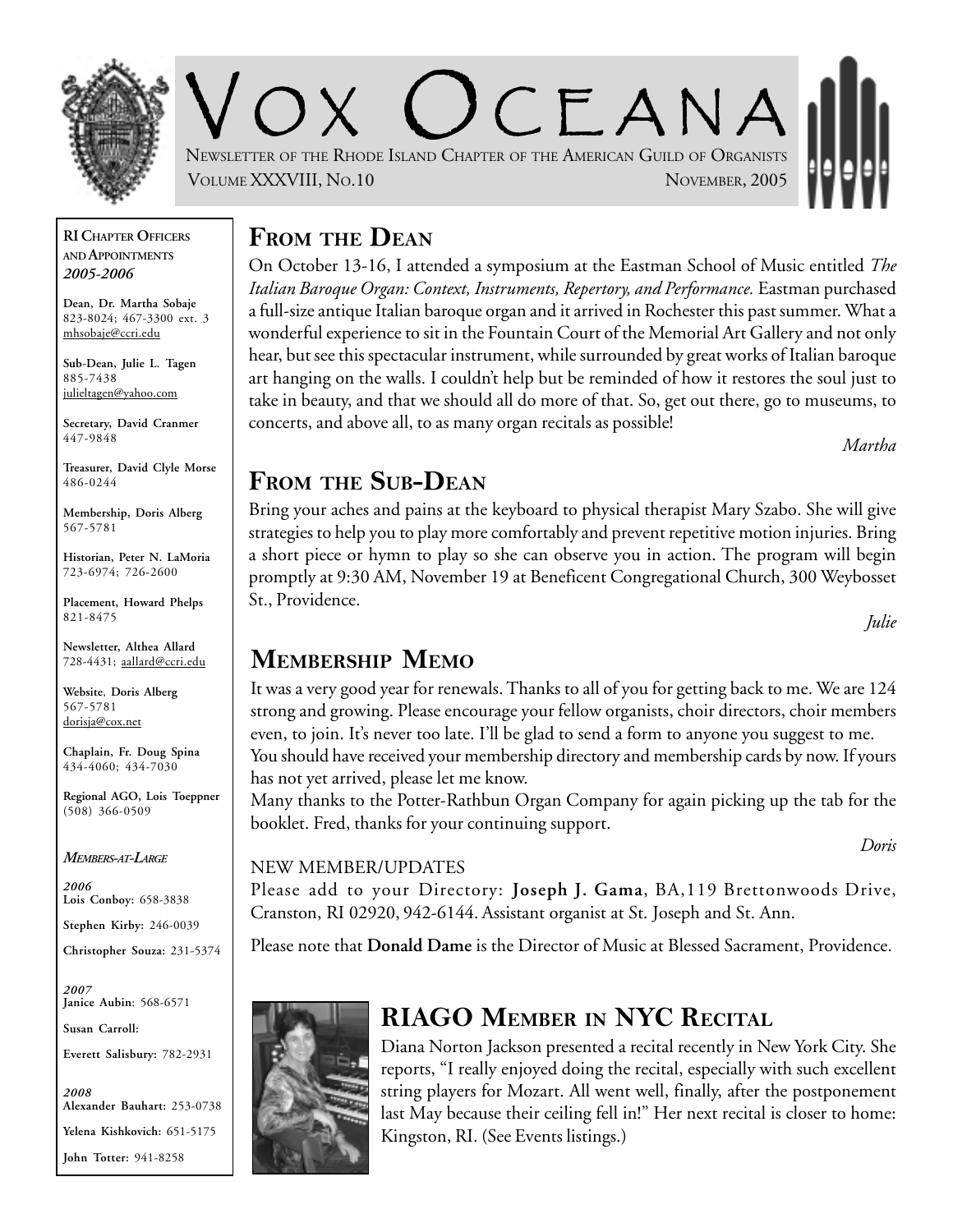# **MASTER CLASS WITH CONCERT ORGANIST THOMAS MURRAY**

Yale University Professor of Music and recording artist Thomas Murray will offer an organ master class on Saturday, November 19 from 9 - 4 PM in the Church of the Transfiguration in Orleans, MA. The class will explore the art of sacred music accompaniment and will cover anthem, transcriptions, hymn playing, and accompanying psalms and sacred solos.

The organ at the Church of the Transfiguration is a compilation of elements from 12 Skinner pipe organs built in the first decade of the 20<sup>th</sup> century. Nelson Barden Associates has designed and provided the museum quality restoration of the organ, which consists of 5,300 pipes including Processional Division and Trumpet Militaire. High Fidelity credits Murray with "consummate skill and artistry in treating the organ as a great orchestra." American Record Guide writes, "Murray's performance and his handling of the immense resources of the Woolsey Hall organ are beyond superlatives. The shape of every phrase, the use of every color...could not be more perfect."

The Master Class with Professor Murray is \$150 for those wishing to play. Enrollment is very limited. For observers, the fee is \$50. For more information call Barbara Cole: (508) 255-3999.



### **EVENTS**

#### **Friday, October 28, 8 PM:**

Kingston Congregational Church Music Series presents *"Cabaret" Next Generation- New writers of the great American songbook*. Performers: **ERICx2: Eric Bronner**, Tenor and **Eric Mazonson**, Piano. In Fellowship Hall, Route 138, across from the URI Main Entrance. Suggested donation, \$10.

#### **Sunday November 6, 4 PM:**

**Claudio Astronio** from Bolzano Conservatory of Music, Bolzano, Italy. Music of Italian Master. Sayles Hall, Brown University. Free admission; handicap accessible. 863-2344

#### **Monday, November 7, 8 AM:**

November **Morning Munch** at the Cinnamon Cafe, 300 Quaker Lane, Warwick.

#### **Sunday, November 13, 3 PM:**

Feature concert by **David Clyle Morse** at Cathedral of Saints Peter and Paul, 30 Fenner St., Providence. Works of Dupré, Handel, Bach and others. Donation. Call David at 486-0244 for more information.

### **Sunday, December 4, 3 PM:**

**Diana Norton-Jackson**: Christmas and Advent Organ Music Redication Recital for the  $10<sup>th</sup>$  Anniversary of the organ. Lutheran Church of the Good Shepherd, Old North Road, Kingston, RI

### **Saturday, December 10, 7 PM:**

The Choirs of St. Paul's Church, **Mark Steinbach**, DMA, Organist and Choirmaster, present works of Mozart, Palestrina, Gounod and Lassus in *A Festival of Music and Word for Advent* at St. Paul's Episcopal Church, 55 Main Street, Wickford. Free. Reception follows. 294-4357.

### **BOARD MEETING**

The next Executive Board meeting will be Monday, November 14, 7:30 PM at Phillips Memorial Baptist Church, 565 Pontiac Ave., Cranston.

## **NEED SHOES?**

Ann Dolbashian has organ shoes to give away:

- Pair of women's black leather organ shoes, size  $9\frac{1}{2}$  M, strap is attached to the shoe closer to the heel than the regular Mary Jane style. Like new—worn only a few times.
- Pair of women's black leather organ shoes, size  $9^{1}/_{2}N$ , Mary Jane style, slightly worn.

If anyone is interested in more details, call Ann: 683-0019.